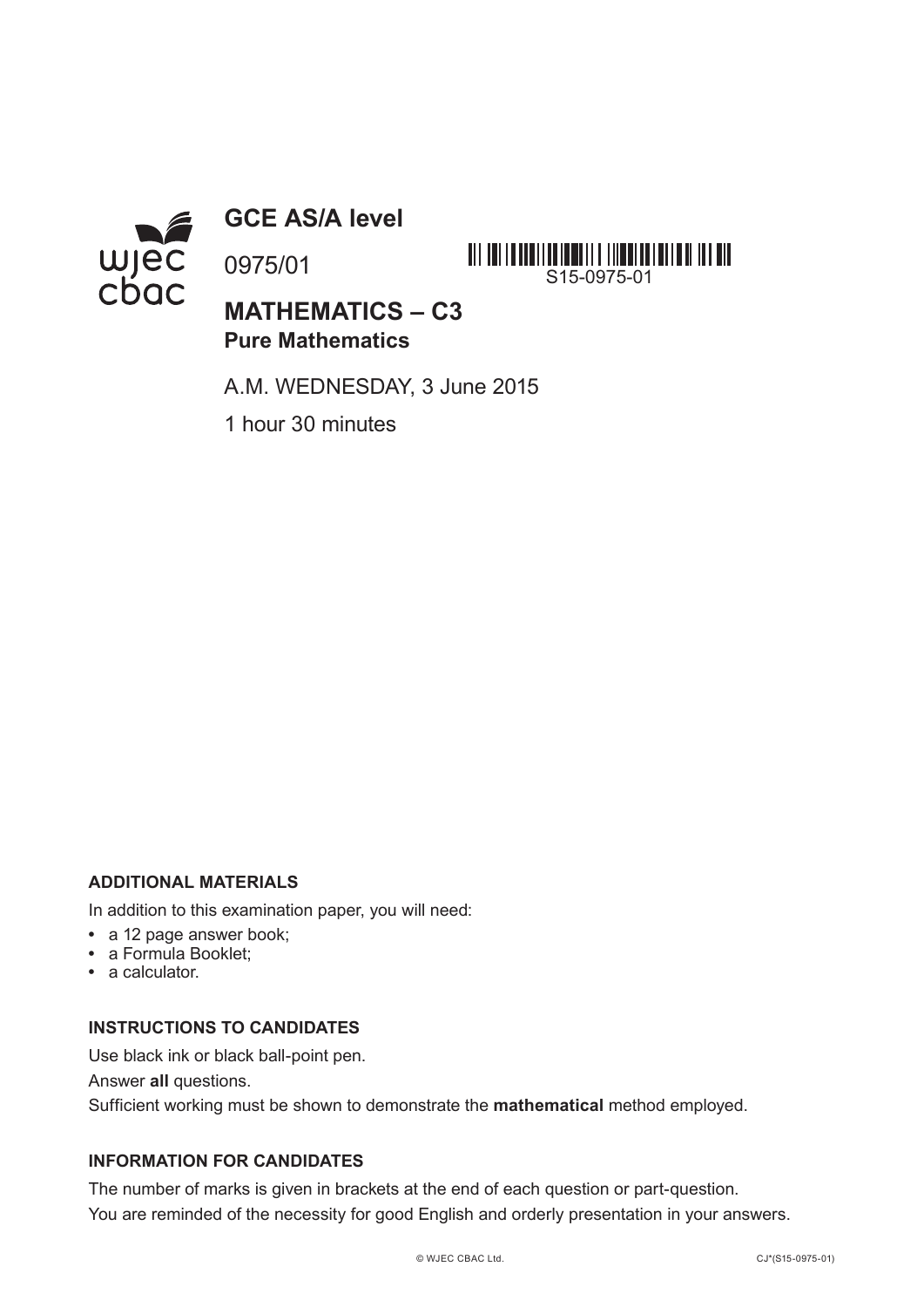**1.** *(a)* Use Simpson's Rule with five ordinates to find an approximate value for the integral

$$
\int_0^{\frac{4\pi}{9}} \ln(\cos x) \, \mathrm{d}x.
$$

Show your working and give your answer correct to four decimal places. [4]

*(b)* **Use your answer to part** *(a)* to deduce an approximate value for the integral

$$
\int_0^{\frac{4\pi}{9}} \ln(\sec x) \, \mathrm{d}x. \tag{1}
$$

**2.** *(a)* Find all values of  $\theta$  in the range  $0^{\circ} \le \theta \le 360^{\circ}$  satisfying

$$
7 \csc^2 \theta - 4 \cot^2 \theta = 16 + 5 \csc \theta.
$$
 [6]

*(b)* Without carrying out any calculations, explain why there are no values of  $\phi$  in the range  $0^{\circ} \leqslant \phi \leqslant 90^{\circ}$  which satisfy the equation

$$
4 \sec \phi + 3 \csc \phi = 6. \tag{1}
$$

**3.** *(a)* The curve  $C_1$  is defined by

$$
x^3 + 2x\cos y + y^2 = 1 + \frac{\pi^2}{4}.
$$

Find the value of 
$$
\frac{dy}{dx}
$$
 at the point  $(1, \frac{\pi}{2})$ . [4]

*(b)* The curve  $C_2$  is such that

$$
\frac{\mathrm{d}y}{\mathrm{d}x} = x^2 y.
$$

Find an expression for 
$$
\frac{d^2y}{dx^2}
$$
 in terms of x and y. Simplify your answer. [3]

- **4.** Given that  $x = \tan^{-1} t$ ,  $y = \ln t$ , where  $t > 0$ ,
	- *(a)* find an expression for  $\frac{dy}{dx}$  in terms of *t*, [4]  $dx$

(b) find the value of x for which 
$$
\frac{d^2y}{dx^2} = 0.
$$
 [5]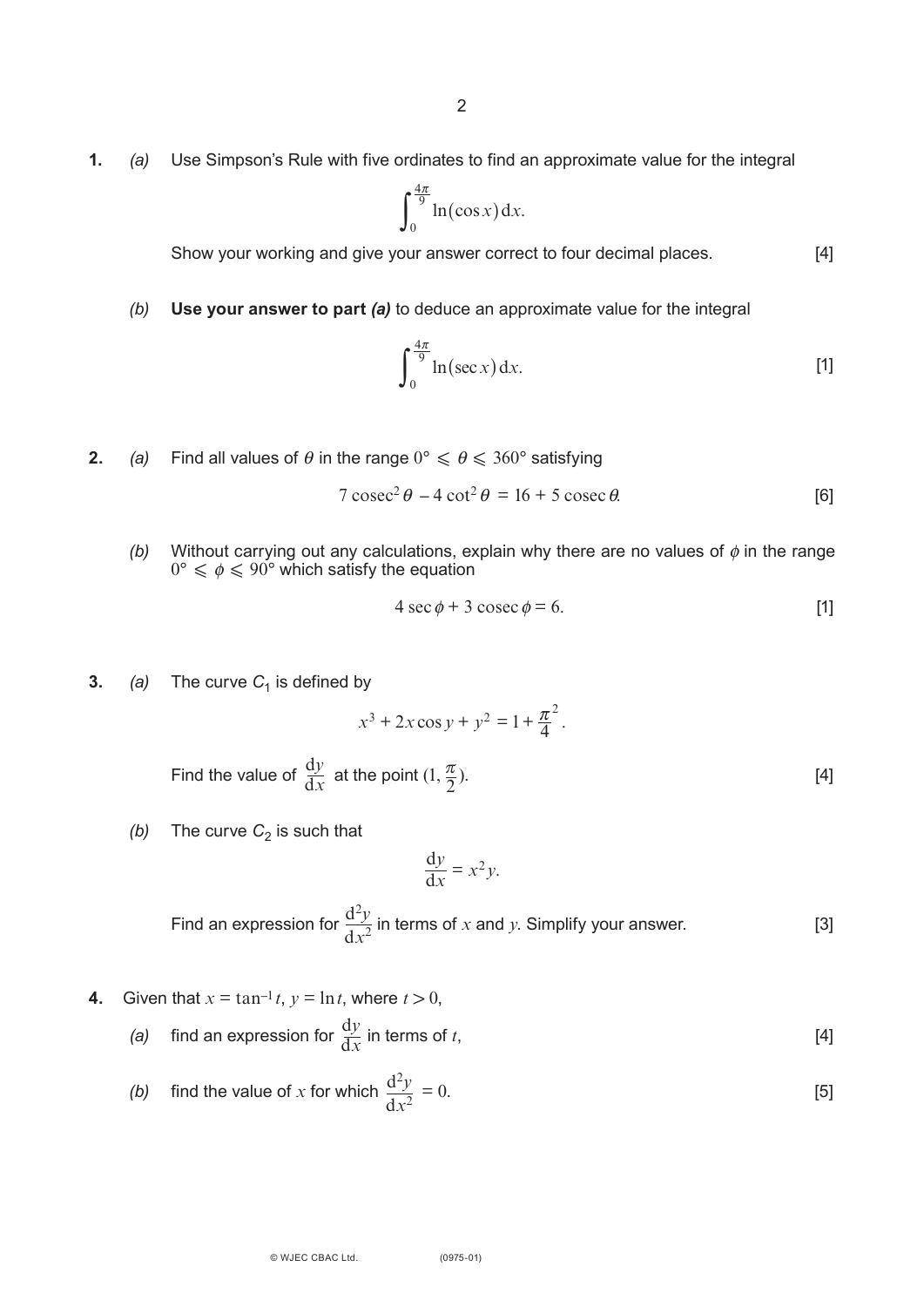- **5.** *(a)* On the same diagram, sketch the graphs of  $y = \cos^{-1} x$  and  $y = 5x 1$ . [2]
	- *(b)* **You may assume** that the equation

$$
\cos^{-1} x - 5x + 1 = 0
$$

has a root  $\alpha$  between 0.4 and 0.5. The recurrence relation

$$
x_{n+1} = \frac{1}{5} \left( 1 + \cos^{-1} x_n \right)
$$

with  $x_0 = 0.4$  can be used to find  $\alpha$ . Find and record the values of  $x_1, x_2, x_3, x_4$ . Write down the value of  $x_4$  correct to four decimal places and prove that this is the value of  $\alpha$  correct to four decimal places. [5]

**6.** *(a)* Differentiate each of the following with respect to *x*, simplifying your answer wherever possible.

(i) 
$$
\ln(4x^2 - 3x - 5)
$$

(ii)  $e^{\sqrt{x}}$ 

*y*

(iii) 
$$
\frac{a + b \sin x}{a - b \sin x}
$$
, where *a*, *b* are constants. [7]

- *(b)* By first writing  $\cot x = (\tan x)^{-1}$  and assuming the derivative of  $\tan x$ , find an expression for  $\frac{d}{dx}(\cot x)$ . Simplify your answer. [3]
- **7.** *(a)* Find each of the following integrals, simplifying your answer wherever possible.

(i) 
$$
\int \frac{(7x^2 - 2)}{x} dx
$$
 (ii)  $\int \sin(\frac{2x}{3} - \pi) dx$  [5]

(b) Evaluate 
$$
\int_{3}^{6} \frac{1}{\sqrt[4]{(5x-14)}} dx
$$
. [4]

**8.** *(a)* Find all values of *x* satisfying the inequality  $|3x - 5| \le 1$ . [3]

## *(b)* **Use your answer to part** *(a)* to find all values of *y* satisfying the inequality  $\left|\frac{3}{2} - 5\right| \leq 1.$  [2]

# **TURN OVER**